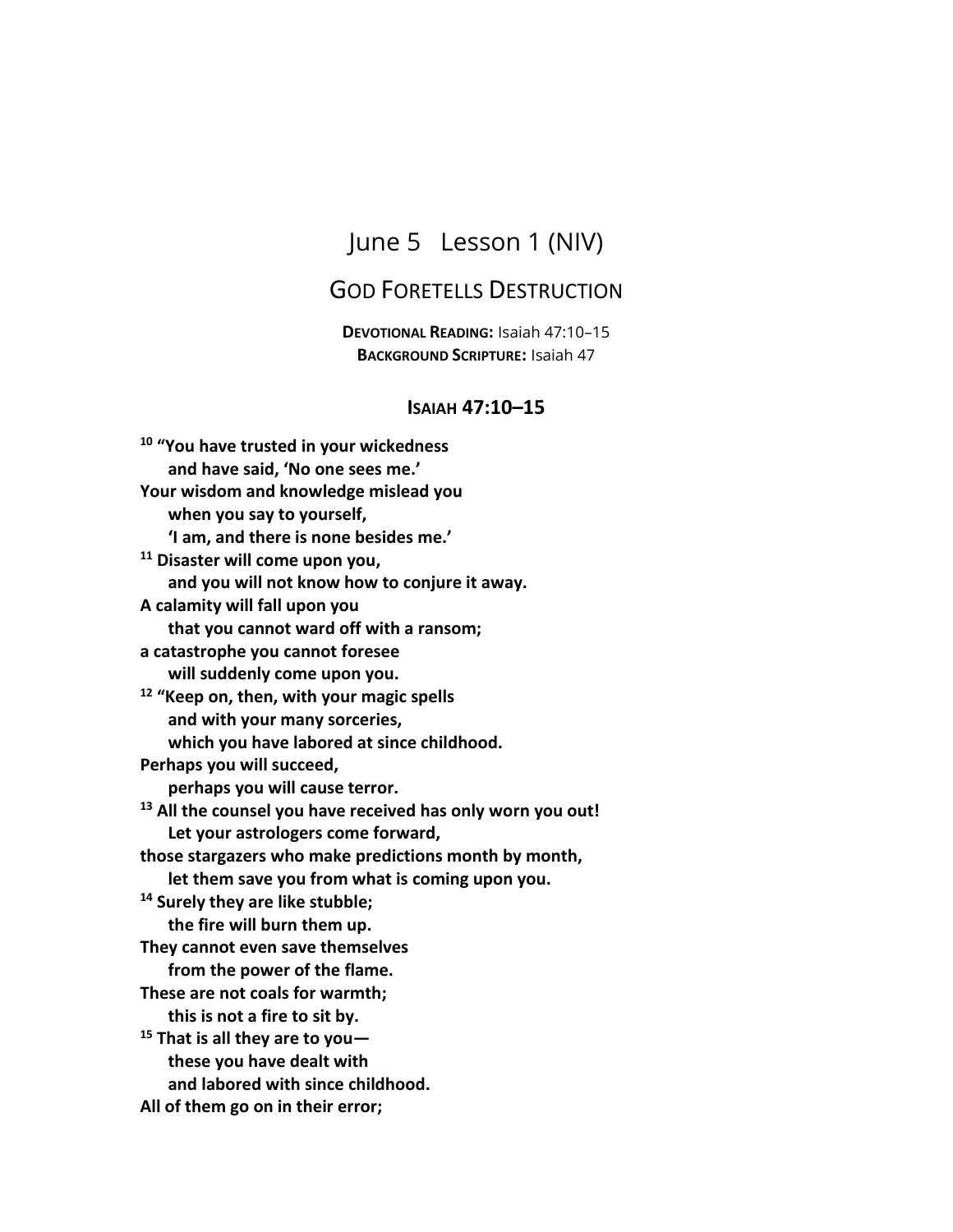#### **there is not one that can save you.**

## **KEY VERSE**

*That is all they are to you—these you have dealt with and labored with since childhood. All of them go on in their error; there is not one that can save you.***—Isaiah 47:15**

# **PARTNERS IN A NEW CREATION**

Unit 1: God Delivers and Restores

LESSONS 1–4

# **LESSON OUTLINE**

## Introduction

- A. How to Get Away with Murder?
- B. Lesson Context: Isaiah and His Times
- C. Lesson Context: Isaiah and the Future
- I. Failed Confidence (Isaiah 47:10–11)
	- A. God Complex (v. 10)
		- *The Limits of Power*
	- B. God's Guarantee (v. 11)
- II. Failed Defenses (Isaiah 47:12–15)
	- A. Futile Future-Telling (vv. 12–13) *Reading the Stars*
	- B. Fiery Fortunes (vv. 14–15)

## **Conclusion**

- A. God's Timing
- B. Prayer
- C. Thought to Remember

# **HOW TO SAY IT**

Ahaz*Ay-*haz.

AssyriansUh-*sear*-e-unz.

BabyloniansBab-ih-*low*-nee-unz.

Cnut*Keh*-nyoot.

EzekielEe-*zeek-*ee-ul or Ee-*zeek-*yul.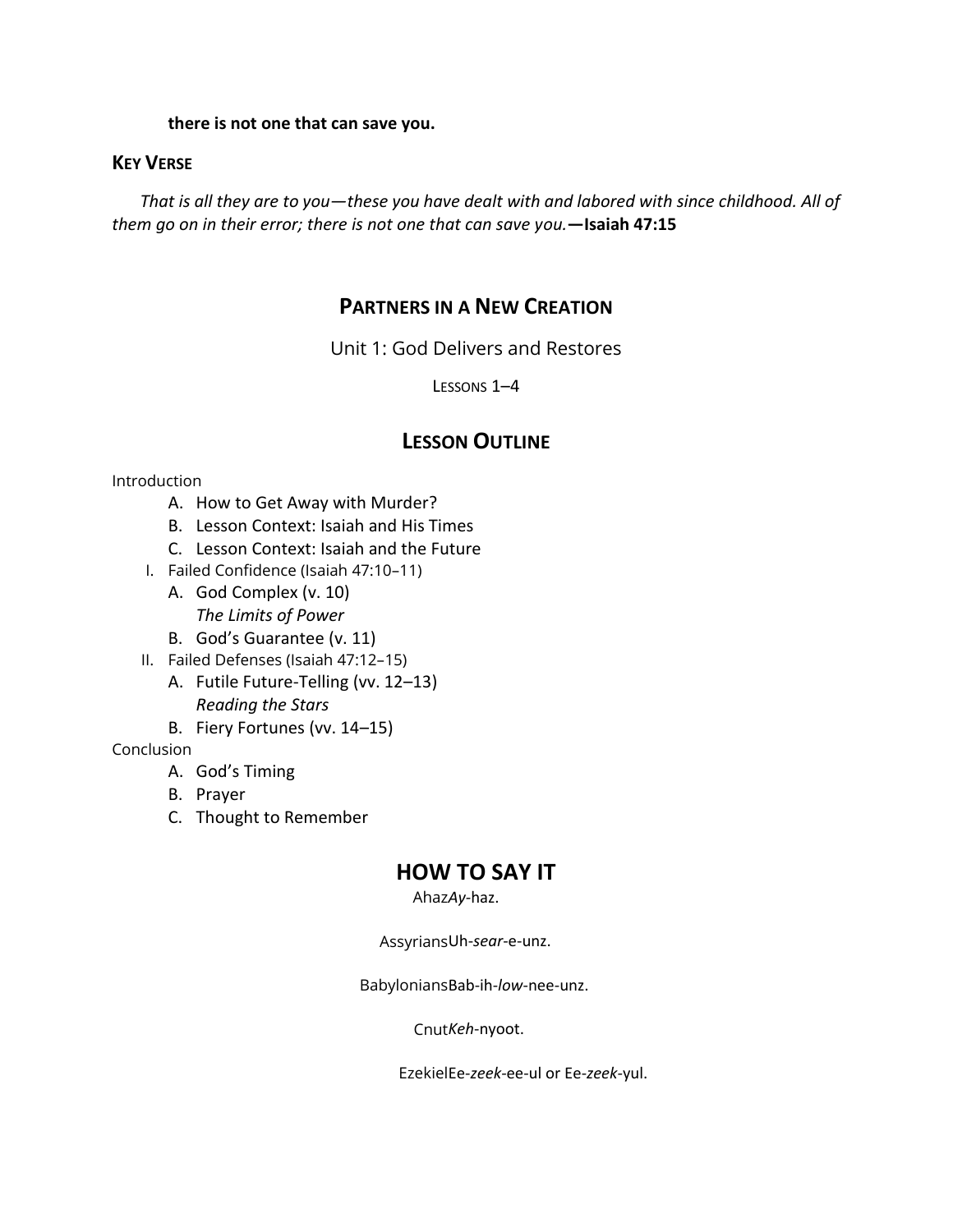HezekiahHez-ih-*kye-*uh.

IsaiahEye-*zay-*uh.

JeroboamJair-uh-*boe*-um.

Jotham*Jo-*thum.

Judah*Joo-*duh.

Nebuchadnezzar*Neb-*yuh-kud-*nez*-er.

SennacheribSen-*nack-*er-ib.

SweynSvehn.

UzziahUh-*zye-*uh.

ZedekiahZed-uh-*kye-*uh.

# Introduction

#### **A. How to Get Away with Murder?**

Michelle Martinko was a miracle child. She was born 12 years and five miscarriages after her older sister, when their mother was 44 years old. Friends described her as a kind, smart person. When she was found murdered in her car on December 20, 1979, her family was devastated and the city was stunned.

The killer had come prepared. There were no fingerprints or other usable evidence found; DNA testing was not yet available. The case went cold for years. Michelle's parents died without ever seeing her killer brought to justice.

When DNA testing finally became available, a full profile of the murderer was worked up. In 2005, that profile was tested against a nationwide database, but no matches were found. It wasn't until a relative uploaded her own profile onto a genealogical website that detectives were able to connect the dots and to identify the perpetrator. He had no other connection to Michelle and no apparent motive; in the intervening years he had lived quietly as a family man.

For decades it appeared that justice would never be served in Michelle Martinko's cold case. But God always sees the wickedness of individuals and nations. We may cry out, as did the prophet, "How long, Lord, must I call for help, but you do not listen? Or cry out to you, 'Violence!' but you do not save?" (Habakkuk 1:2). And in crying out, we may feel that God is slow to act. But God's timing is not ours. Though evil in all eras seems to prevail, in the end justice wins.

#### **B. Lesson Context: Isaiah and His Times**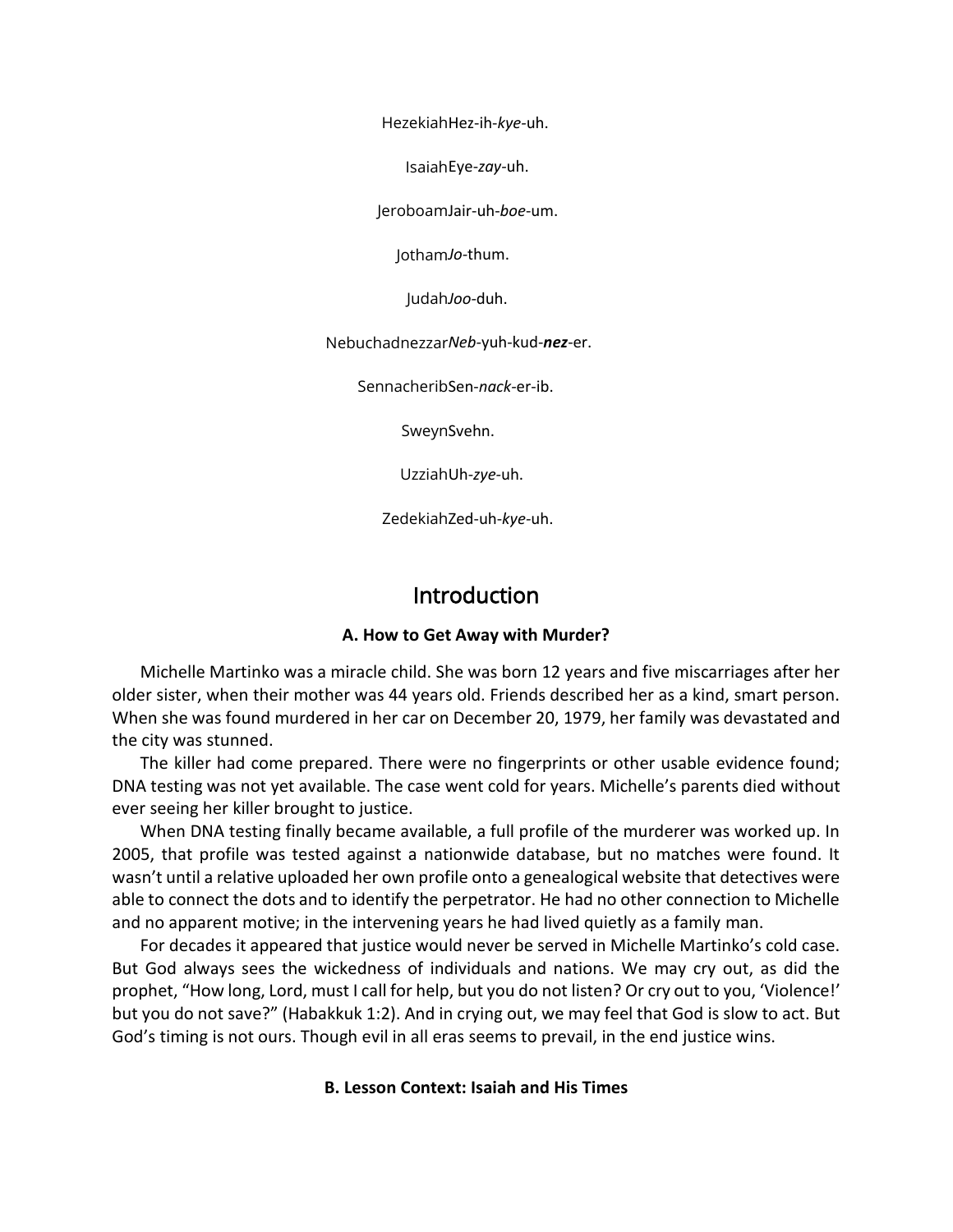The prophet Isaiah had a lengthy ministry in Judah. (The books of Isaiah and 2 Kings contain most of the information we have about the prophet Isaiah.) Isaiah 1:1 places that ministry in the days of "Uzziah, Jotham, Ahaz, and Hezekiah, kings of Judah." The first dated event is the death of Uzziah (also called Azariah; 2 Kings 15:1, 6–8, 17, 23, 27) in about 739 BC (Isaiah 6:1), the same year Isaiah received his call (see time line to the right). The final dated event is the death of King Sennacherib of Assyria, who died in 681 BC (37:38).

Isaiah had the most direct association with two kings of Judah: Ahaz (Isaiah 7:1–17) and Hezekiah (2 Kings 19–20; Isaiah 38). Isaiah seems to have had free access to the palace. This has caused some to think that he may have been a member of the royal family.

Judah experienced great changes politically, economically, militarily, and spiritually during Isaiah's prophetic ministry. Uzziah in Judah and his contemporary Jeroboam II in Israel did well militarily. The land area under the control of the two nations was similar to what it had been in the days of David and Solomon (2 Kings 14:28).

Jotham succeeded Uzziah as king of Judah and became mighty because of his good life before the Lord. But the people were corrupt spiritually (2 Chronicles 27:1–2). Ahaz followed Jotham on the throne and became the spiritual opposite of his father. Ahaz even practiced child sacrifice (2 Kings 16:3). Ahaz and Judah were attacked by Israel, and Judah suffered greatly.

Hezekiah eventually succeeded Ahaz, and Hezekiah was a faithful follower of the Lord. Judah prospered at first, but then was devastated militarily by a king of Assyria, Sennacherib (2 Kings 18:13–16). The exile that had befallen northern Israel in 722 BC was also to befall Judah, but not at the hands of the Assyrians.

#### **C. Lesson Context: Isaiah and the Future**

Isaiah 39:5–6 predicts a captivity in Babylon. (Isaiah 36–39 runs parallel to 2 Kings 18:13– 20:19.) Isaiah wrote as though Babylon had already conquered Judah, but his prophecies predated Babylon's existence as an empire by about 150 years!

At the time Isaiah wrote, Babylon was a major city in the Assyrian Empire. Babylon rebelled between 700–689 BC in an attempt to overthrow Assyria, which destroyed the city in retaliation. Even so, the Babylonians ultimately destroyed and replaced the Assyrians. A key event was the destruction of Nineveh, Assyria's capital city, in 612 BC.

God had at least two plans for the Babylonian Empire: to bring about the end of the Assyrian Empire and to punish the people of Judah because of their idolatry (2 Chronicles 24:18; Isaiah 10:3–19; etc.). Babylon would take Judah into captivity in waves. This began in 598 BC (2 Kings 24:10–16) and culminated with the destruction of Jerusalem and its aftermath in 586 BC (2 Kings 25).

# I. Failed Confidence

**(ISAIAH 47:10–11)**

#### **A. God Complex (v. 10)**

**10a. "You have trusted in your wickedness and have said, 'No one sees me.'**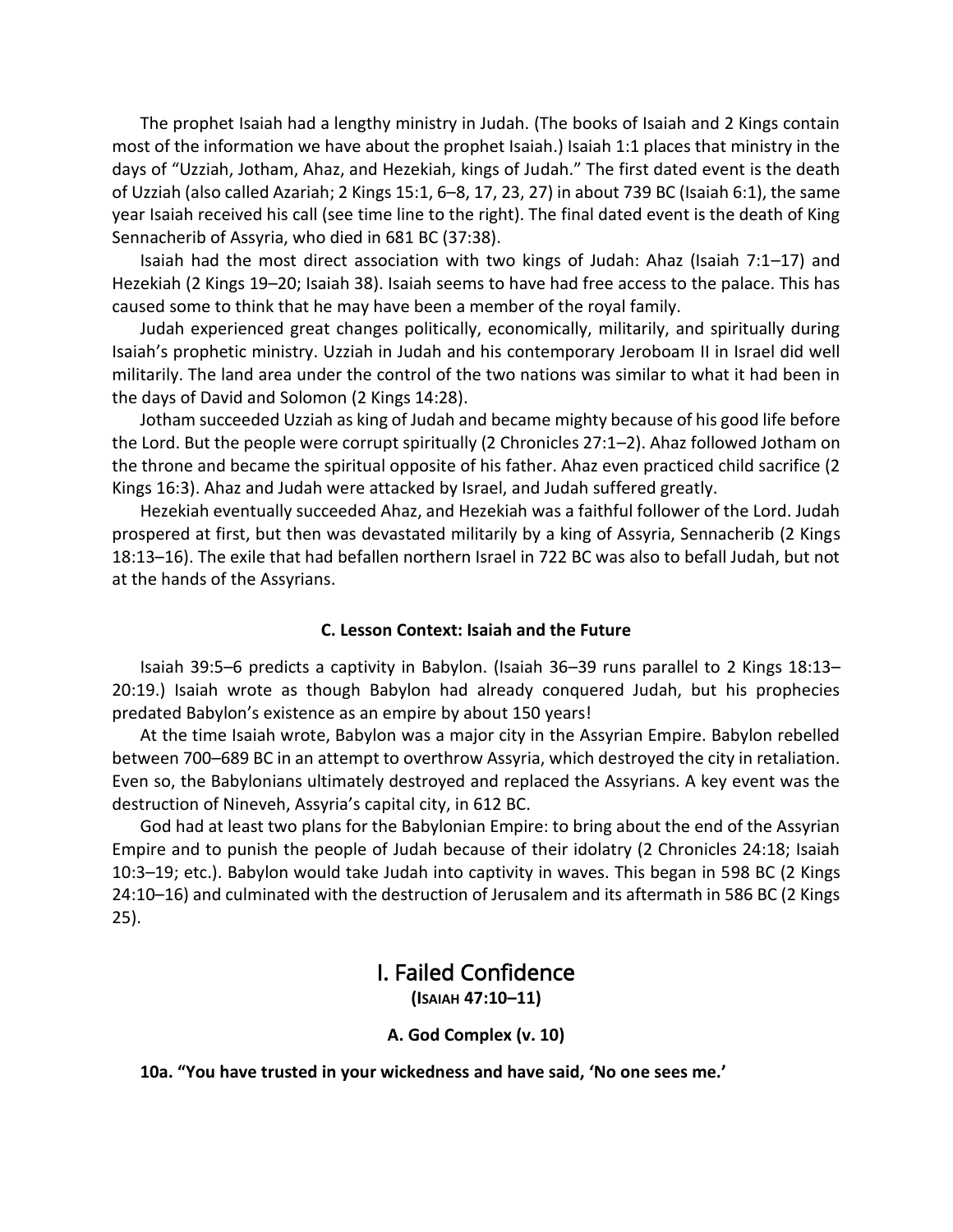The word *you* refers to Babylon, whom the prophecy concerns (Isaiah 47:1). Babylon's *wickedness* was a show of power, designed to enforce compliance by means of fear. We keep in mind that Isaiah was writing many decades before Babylon's rise as a world power. Yet so certain is Isaiah's prophecy that he writes not only in future tense, but also in past tense!

The phrase *No one sees me* implies that the Babylonian Empire viewed itself as above accountability for its actions; the people of Judah and Jerusalem were similarly guilty (see Isaiah 29:15–16). The scope of *no one* can encompass the entirety of the heavens and the earth. The Babylonian Empire had not faced any consequences from either sphere for exercising its enormous power inhumanely, which led to the supposition that unjust treatment was acceptable —a "might makes right" philosophy.

Such a philosophy still permeates many societies: "If my country is the strongest, then surely *everything* my nation does is sanctioned by God." We do well to remember that God uses the nations as he sees fit, not according to our limited understandings of power and influence.

## **10b. "Your wisdom and knowledge mislead you when you say to yourself, 'I am, and there is none besides me.'**

This half verse speaks to an exercise in self-delusion (compare Isaiah 5:21; 44:19–20). All true *wisdom* and *knowledge* begin with "the fear of the Lord" (Proverbs 1:7). Claiming to be wise or knowledgeable apart from God's teaching is foolishness (Isaiah 29:14–15; 1 Corinthians 1:20– 21).

Babylon trusted in its military and political might to the degree that it imagined its every move to have been mandated by a god. To put it another way, the empire ended up seeing itself as the god who justified its own actions. Their twisted self-image that *I am, and there is none besides me* was a claim of godhood (contrast Exodus 3:14).

The temptation to set oneself up as a god has proved itself irresistible throughout the generations. Adam and Eve sinned by wanting to be like God (Genesis 3:4–6), and we have all inherited sinful tendencies to put ourselves in God's place (example: Ezekiel 28:2). Phrases like "in their own eyes" often accompany condemnations of self-delusion in this regard (Psalm 36:2; Proverbs 26:12; 28:11; 30:12; Isaiah 5:21; compare 1 Corinthians 3:18–20).

We see extreme examples in modern-day cult leaders claiming divinity. But anytime someone acts as though his or her concerns are the ultimate concerns, danger looms. We all must be wary of our own, personal tendencies to behave as though we are the ultimate authority in our own lives. Nothing good can come of trying to unseat the Creator.

#### **B. God's Guarantee (v. 11)**

### **11a. "Disaster will come upon you, and you will not know how to conjure it away.**

The Hebrew word translated *disaster* is the same word that was translated "wickedness" in the previous verse. The *KJV* "evil" retains the element of sinfulness that is not necessarily present in the *NIV* translation. This implies that a moral evil is to overtake Babylon. In context, it is clear that this consequence comes from the Lord as punishment for Babylon's deeds.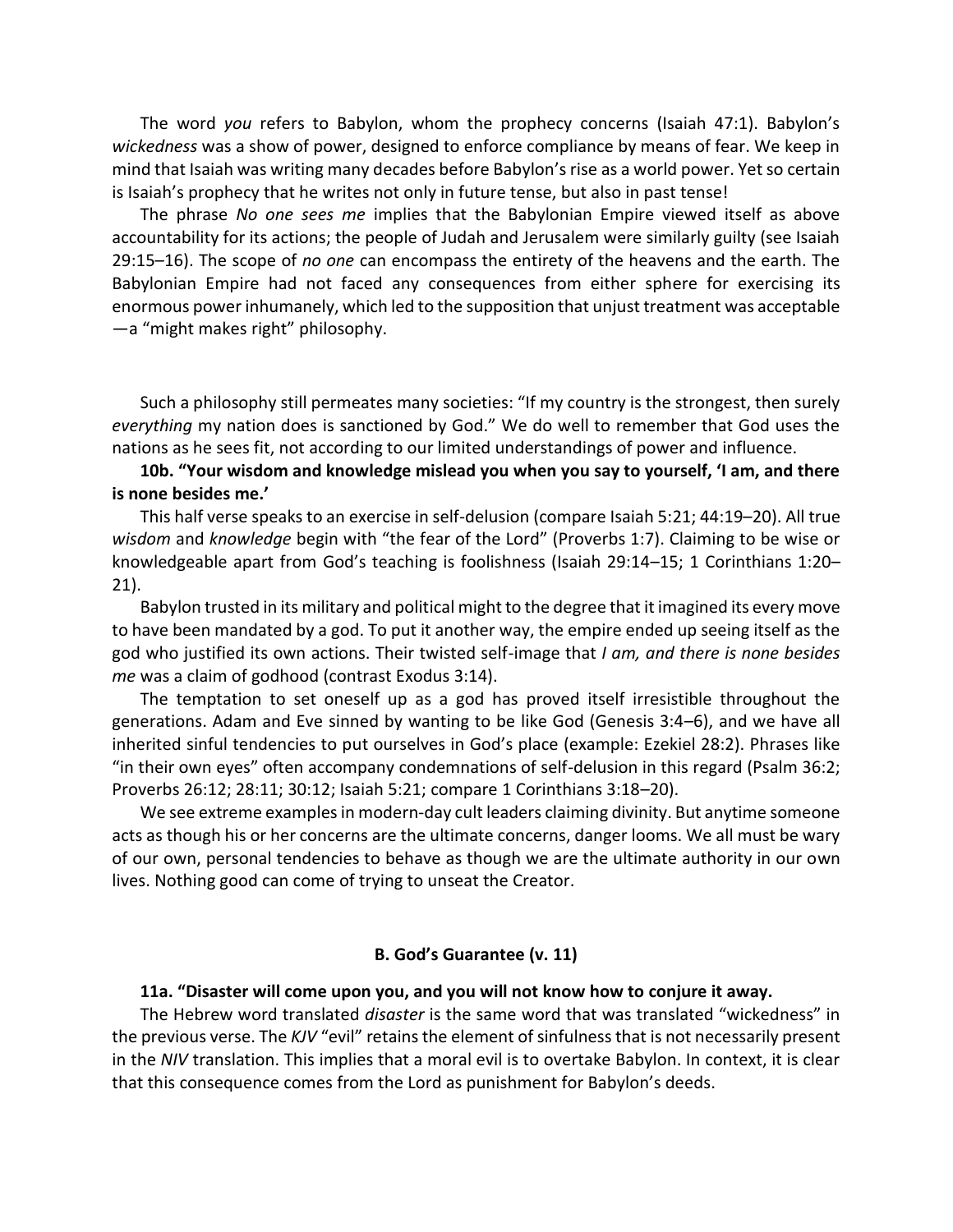We should note that God does not inflict moral evil on anyone (see James 1:13). That's on us (1:14). We bring it on ourselves (example: 1 Timothy 6:9). But God does permit both moral and physical evils in allowing natural consequences of our own actions. And although God never inflicts moral evils, he is known to have strengthened the preexisting evil resolve of people (compare Exodus 8:32 with 9:12), in addition to inflicting what are called physical evils or natural disasters (Genesis 19; etc.).

Punishment would come as a shock to the Babylonians. They would neither foresee its coming nor be able to thwart it. Their "sorceries" and "spells" would be powerless to stave off God's wrath (Isaiah 47:9, not in today's text; 47:12, below). They who had been the instrument of God's wrath on Judah would find the tables reversed as they became the object of that same wrath (47:6).

### **11b. "A calamity will fall upon you that you cannot ward off with a ransom; a catastrophe you cannot foresee will suddenly come upon you.**

The Hebrew word translated *calamity* occurs only three times in the Old Testament: here and twice in Ezekiel 7:26. It is used as a parallel description with "disaster" (above) and *catastrophe.* It may be tempting to try and discern the differences among these three words, but it's more likely that the cumulative effect is intended: the punishment is going to be worse than the Babylonians could possibly imagine! Nothing they could do would prevent its coming or mitigate its terrible impact.

# II. Failed Defenses

**(ISAIAH 47:12–15)**

#### **A. Futile Future-Telling (vv. 12–13)**

**12. "Keep on, then, with your magic spells and with your many sorceries, which you have labored at since childhood. Perhaps you will succeed, perhaps you will cause terror.**

*Magic spells* and *sorceries* were common practices in the ancient Near East, meant to give people insight into their gods' desires and intentions. In fact, Israel's faith was meant to be unique in the ancient Near East for refusing such means to divine God's will, looking instead to his chosen prophets and other leaders.

This is not to say that such works were seen as useless; the magicians in Egypt were successful up to a point when Moses confronted the pharaoh (Exodus 7:9–12, 22a; 8:7; contrast 8:18), and the medium at Endor called up Samuel's spirit for Saul (1 Samuel 28:3–15a). Refusing to participate in practices that actually *could* affect reality was surely a higher, harder calling than eschewing rituals that never had any discernible impact.

Note that this magic was not meant to be entertainment (as in illusions) but, instead, intended to manipulate their gods into doing what the people wanted or needed (example: 1 Kings 18:26–29). God cannot be manipulated and does not tolerate anyone trying to force his hand. Given the intentions of these magical interventions, it's no surprise that every variety of sorcery or witchcraft was forbidden in Israel (Leviticus 20:6, 27; Deuteronomy 18:9–14; etc.).

Isaiah mocked Babylon by encouraging them to continue in worthless magical practices. Who knew—maybe these would succeed! But Isaiah knew that God would not allow such practices to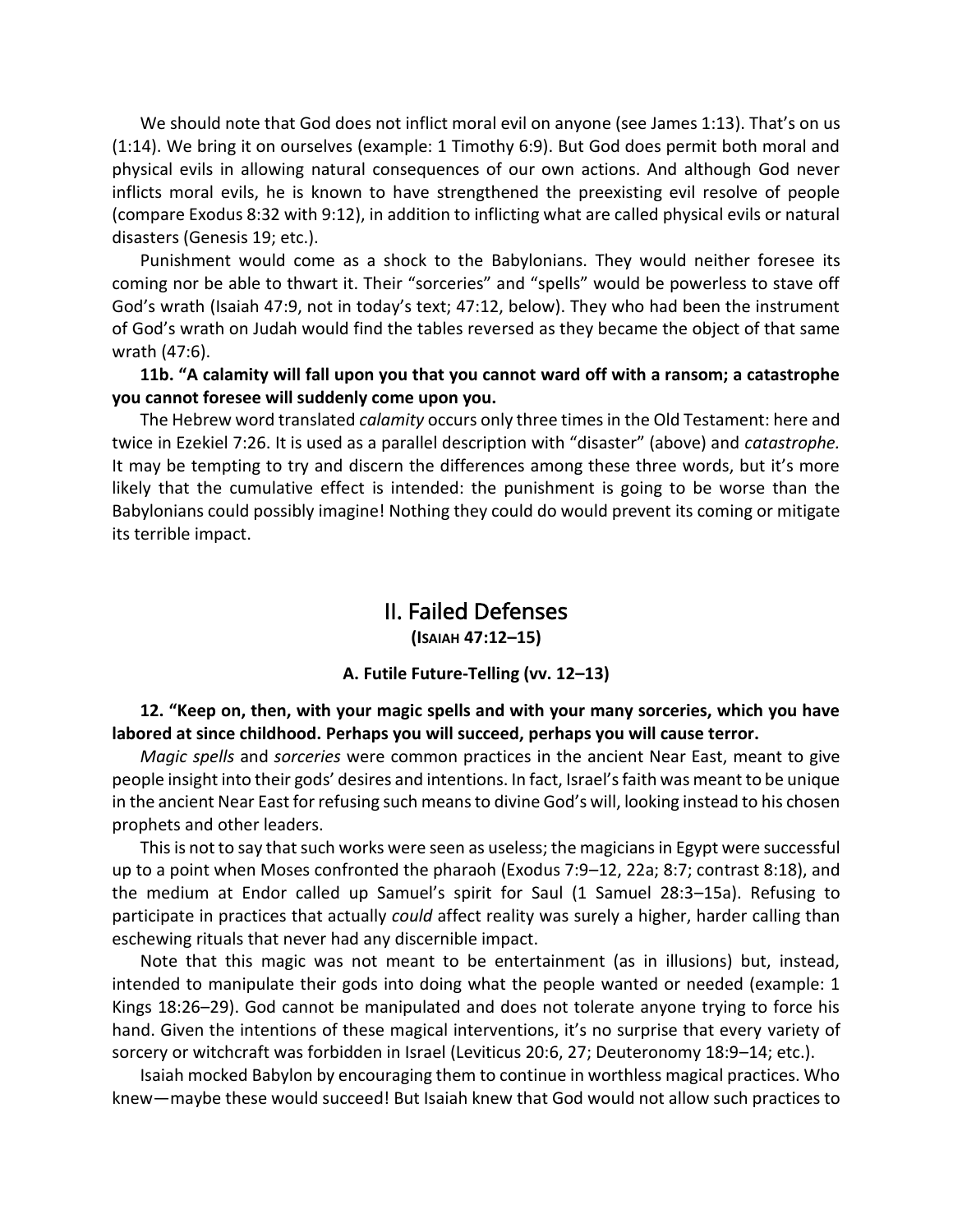benefit Babylon any longer. Their days of brutalizing other nations with their might were numbered. Similar sarcastic calls can be found in Job 38:31; Jeremiah 44:25; Amos 4:4; and Matthew 23:32. Various means of future-telling were prevalent in the first century, when the church was being established. Clashes with dark powers always resulted in God's wisdom and power being found greater (Acts 8:9; 13:6–12; 16:16–18; 19:19).

#### **13a. "All the counsel you have received has only worn you out!**

Bad advice is tiring. Though Babylon did not realize it yet, *all the counsel* they sought were useless and would only weary them in trying to discover the truth and prevent disaster (Isaiah 57:10; Jeremiah 51:58; Habakkuk 2:13). And yet their "wisdom" would continue to be sought (see next)!

## **13b. "Let your astrologers come forward, those stargazers who make predictions month by month, let them save you from what is coming upon you.**

*The astrologers* and the *stargazers* all searched the sky for signs of the gods' doings (compare Daniel 2:2). The practice was especially prevalent in Babylon. Calendars were drawn up based on the movements of heavenly bodies. These calendars were believed to reveal blessed or cursed days so that the people could act appropriately. We should note that there was not a clear distinction between the practices of astrology and astronomy at the time. This distinction is well made today, however, as the scientific study of the universe beyond planet Earth is an opportunity to experience renewed awe at *all* that God created.

In at least one instance, watching the night sky led wise men to a glorious discovery (Matthew 2:1–2, 7, 9–10). This exception only proves God's great mercy and willingness to meet people where they are and *literally* lead them to seek Jesus. In Babylon's case, however, even if these stargazers were correct in their predictions and knew when and *what is coming upon* Babylon, they would not be able to find a way to *save* the nation.

## **B. Fiery Fortunes (vv. 14–15)**

# **14. "Surely they are like stubble; the fire will burn them up. They cannot even save themselves from the power of the flame. These are not coals for warmth; this is not a fire to sit by.**

*They* refers to the "wise" men who were trusted to read the sky and guide the people to right actions based on what they saw (see Isaiah 47:13b, above). These learned men were thought to be a source of light in the form of knowledge and thus safety through wise living. But instead, these very counselors would be the *stubble* that feeds *the fire* that blazes dangerously, devouring everything it touches.

## **15. "That is all they are to you—these you have dealt with and labored with since childhood. All of them go on in their error; there is not one that can save you."**

Riches often make a people feel safe. The presence of successful merchants in Babylon was another source of false security. Though Babylon had believed these friends were like a homey fire, keeping them warm and safe, such businessmen were actually the stubble to be burned up. It will turn out that Babylon and all its allies are doomed; *not one* would *save* them.